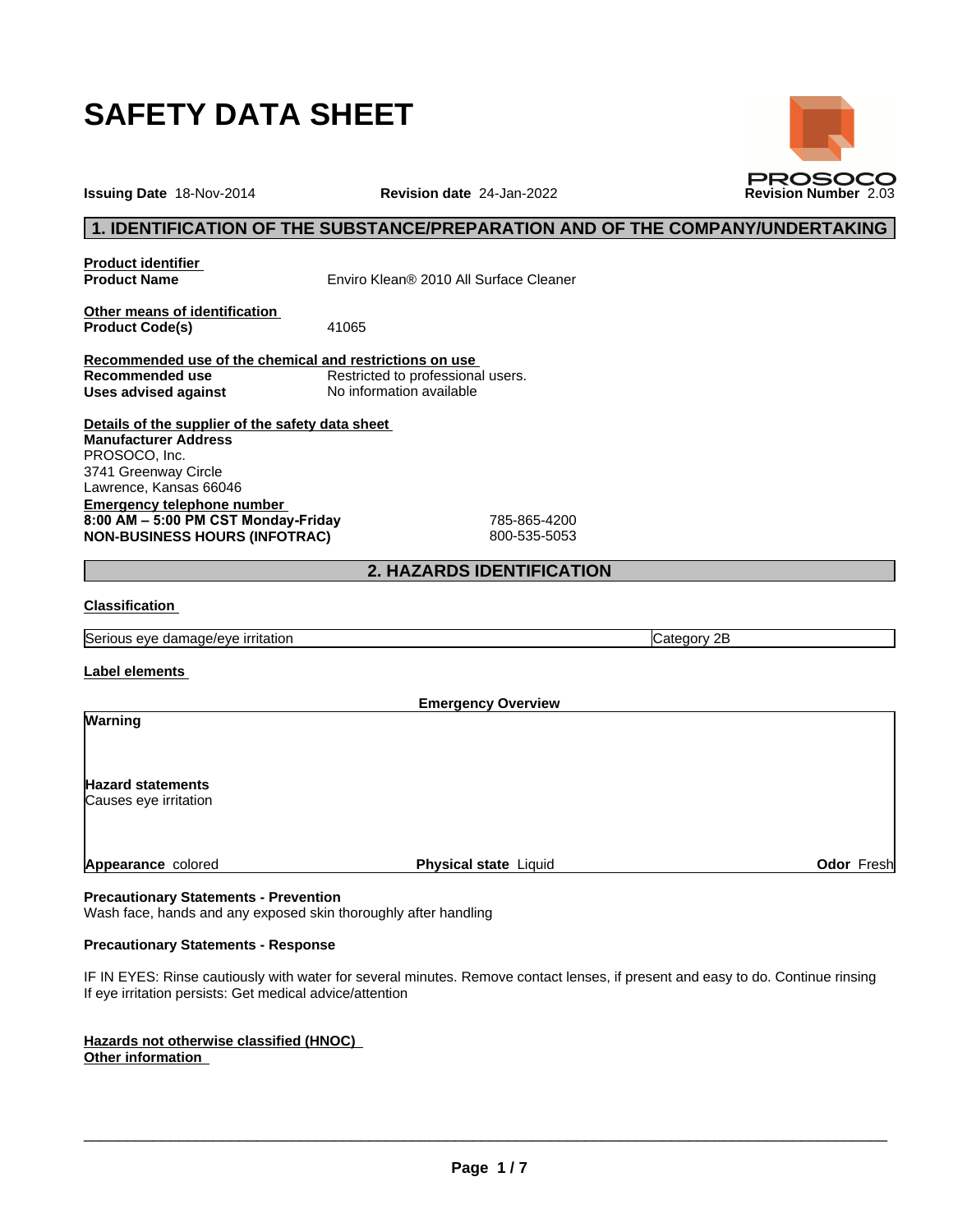# **3. COMPOSITION/INFORMATION ON INGREDIENTS**

 $\_$  ,  $\_$  ,  $\_$  ,  $\_$  ,  $\_$  ,  $\_$  ,  $\_$  ,  $\_$  ,  $\_$  ,  $\_$  ,  $\_$  ,  $\_$  ,  $\_$  ,  $\_$  ,  $\_$  ,  $\_$  ,  $\_$  ,  $\_$  ,  $\_$  ,  $\_$  ,  $\_$  ,  $\_$  ,  $\_$  ,  $\_$  ,  $\_$  ,  $\_$  ,  $\_$  ,  $\_$  ,  $\_$  ,  $\_$  ,  $\_$  ,  $\_$  ,  $\_$  ,  $\_$  ,  $\_$  ,  $\_$  ,  $\_$  ,

| <b>Chemical name</b>                                | CAS No.     | Weight-%   | <b>Trade Secret</b> |
|-----------------------------------------------------|-------------|------------|---------------------|
| Water                                               | 7732-18-5   | $60 - 100$ |                     |
| Trisodium Dicarboxymethyl Alaninate                 | 164462-16-2 | $3 - i$    |                     |
| Poly(oxy-1,2-ethanediyl), a-undecyl-w-hydroxy-      | 34398-01-1  | . - 5      |                     |
| B-alanine, N-2-carboxyethyl-N-(3-decyloxyl)propyl)- | 64972-19-6  | - 5        |                     |
| monosodium salt                                     |             |            |                     |

\* The exact percentage (concentration) ofcomposition has been withheld as a trade secret.

# **4. FIRST AID MEASURES**

**Description of first aid measures**

|                                                             | <b>5. FIRE-FIGHTING MEASURES</b>                                                                                                                                                                                        |
|-------------------------------------------------------------|-------------------------------------------------------------------------------------------------------------------------------------------------------------------------------------------------------------------------|
| Note to physicians                                          | Treat symptomatically.                                                                                                                                                                                                  |
|                                                             | Indication of any immediate medical attention and special treatment needed                                                                                                                                              |
| <b>Symptoms</b>                                             | Causes eye irritation.                                                                                                                                                                                                  |
| Most important symptoms and effects, both acute and delayed |                                                                                                                                                                                                                         |
| Self-protection of the first aider                          | Use personal protective equipment as required.                                                                                                                                                                          |
| Ingestion                                                   | Do NOT induce vomiting. Rinse mouth. Drink plenty of water. Never give anything by mouth<br>to an unconscious person. Call a physician.                                                                                 |
| <b>Inhalation</b>                                           | Move to fresh air in case of accidental inhalation of vapors or decomposition products. If<br>symptoms persist, call a physician.                                                                                       |
| <b>Skin Contact</b>                                         | Wash off immediately with soap and plenty of water while removing all contaminated<br>clothes and shoes. If skin irritation persists, call a physician.                                                                 |
| Eye contact                                                 | Immediately flush with plenty of water. After initial flushing, remove any contact lenses and<br>continue flushing for at least 15 minutes. Keep eye wide open while rinsing. If symptoms<br>persist, call a physician. |
| <b>General advice</b>                                       | If symptoms persist, call a physician.                                                                                                                                                                                  |

#### **Suitable Extinguishing Media**

Use extinguishing measures that are appropriate to local circumstances and the surrounding environment.

**Unsuitable Extinguishing Media** Caution: Use of water spray when fighting fire may be inefficient.

#### **Specific hazards arising from the chemical**

No information available.

#### **Protective equipment and precautions for firefighters**

As in any fire, wear self-contained breathing apparatus pressure-demand, MSHA/NIOSH (approved or equivalent) and full protective gear.

# **6. ACCIDENTAL RELEASE MEASURES**

## **Personal precautions, protective equipment and emergency procedures**

**Personal precautions** Use personal protective equipment as required. Slippery when spilled.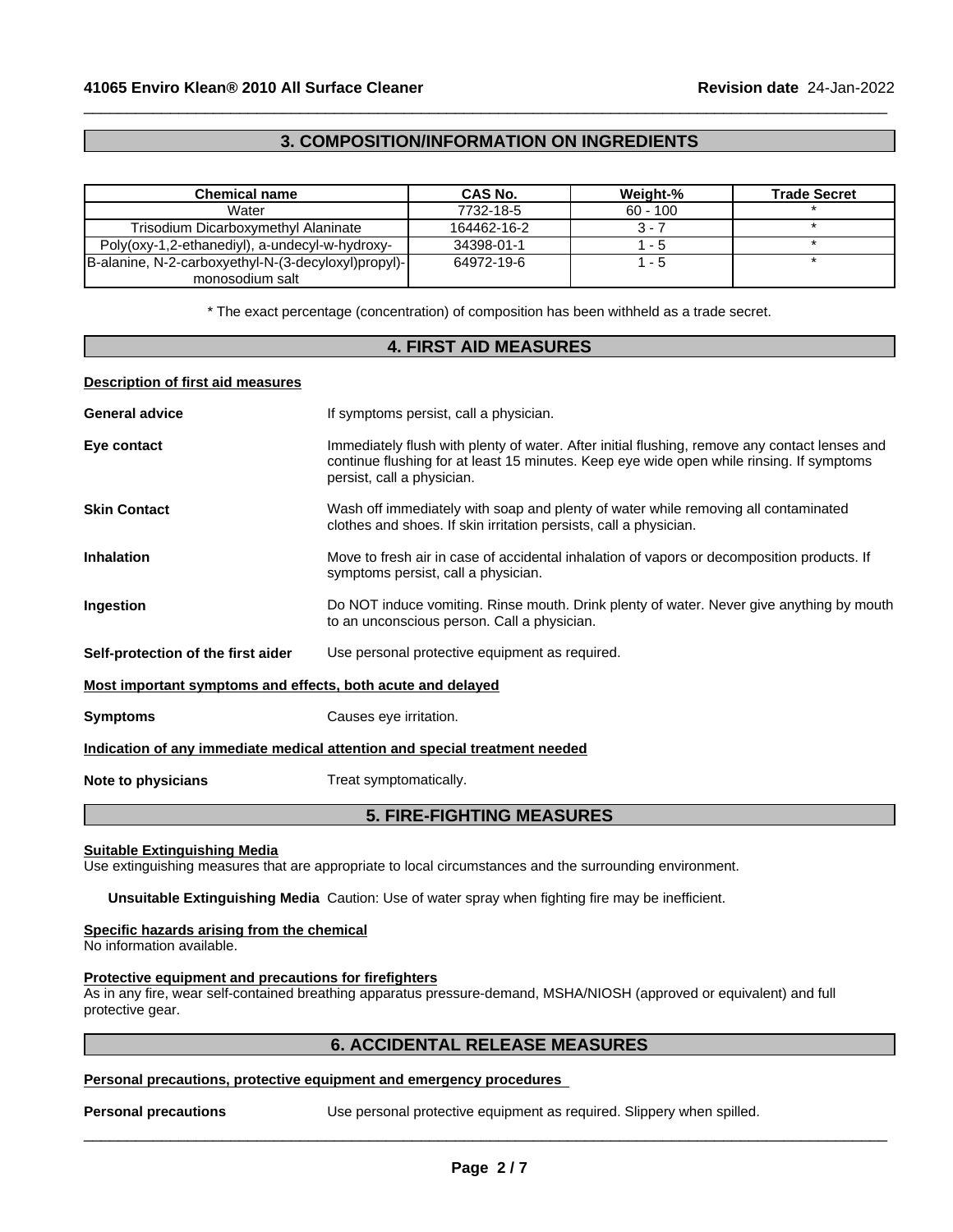| <b>Environmental precautions</b>                                      |                                                                                                                    |                                                                                                                                                                                                                                                                                                                                  |                                   |  |  |
|-----------------------------------------------------------------------|--------------------------------------------------------------------------------------------------------------------|----------------------------------------------------------------------------------------------------------------------------------------------------------------------------------------------------------------------------------------------------------------------------------------------------------------------------------|-----------------------------------|--|--|
| <b>Environmental precautions</b>                                      | See Section 12 for additional ecological information. Do not flush into surface water or<br>sanitary sewer system. |                                                                                                                                                                                                                                                                                                                                  |                                   |  |  |
| Methods and material for containment and cleaning up                  |                                                                                                                    |                                                                                                                                                                                                                                                                                                                                  |                                   |  |  |
| <b>Methods for containment</b>                                        | disposal.                                                                                                          | Prevent further leakage or spillage if safe to do so. Dike far ahead of liquid spill for later                                                                                                                                                                                                                                   |                                   |  |  |
| Methods for cleaning up                                               |                                                                                                                    | Dam up. Soak up with inert absorbent material. Pick up and transfer to properly labeled<br>containers. Clean contaminated surface thoroughly.                                                                                                                                                                                    |                                   |  |  |
|                                                                       |                                                                                                                    | 7. HANDLING AND STORAGE                                                                                                                                                                                                                                                                                                          |                                   |  |  |
| <b>Precautions for safe handling</b>                                  |                                                                                                                    |                                                                                                                                                                                                                                                                                                                                  |                                   |  |  |
| Advice on safe handling                                               | Avoid breathing vapors or mists.                                                                                   | Use personal protective equipment as required. Avoid contact with skin, eyes or clothing.                                                                                                                                                                                                                                        |                                   |  |  |
| Conditions for safe storage, including any incompatibilities          |                                                                                                                    |                                                                                                                                                                                                                                                                                                                                  |                                   |  |  |
| <b>Storage Conditions</b>                                             | containers. Keep out of the reach of children.                                                                     | Keep containers tightly closed in a cool, well-ventilated place. Keep in properly labeled                                                                                                                                                                                                                                        |                                   |  |  |
| Incompatible materials                                                | Strong acids. Strong oxidizing agents.                                                                             |                                                                                                                                                                                                                                                                                                                                  |                                   |  |  |
|                                                                       |                                                                                                                    | 8. EXPOSURE CONTROLS/PERSONAL PROTECTION                                                                                                                                                                                                                                                                                         |                                   |  |  |
| <b>Control parameters</b>                                             |                                                                                                                    |                                                                                                                                                                                                                                                                                                                                  |                                   |  |  |
| <b>Exposure Guidelines</b>                                            |                                                                                                                    | This product, as supplied, does not contain any hazardous materials with occupational                                                                                                                                                                                                                                            |                                   |  |  |
| <b>Appropriate engineering controls</b>                               |                                                                                                                    | exposure limits established by the region specific regulatory bodies.                                                                                                                                                                                                                                                            |                                   |  |  |
| <b>Engineering Controls</b>                                           | None under normal use conditions.                                                                                  |                                                                                                                                                                                                                                                                                                                                  |                                   |  |  |
| Individual protection measures, such as personal protective equipment |                                                                                                                    |                                                                                                                                                                                                                                                                                                                                  |                                   |  |  |
| <b>Eye/face protection</b>                                            |                                                                                                                    | Wear safety glasses with side shields (or goggles).                                                                                                                                                                                                                                                                              |                                   |  |  |
| Skin and body protection                                              | Gloves.                                                                                                            |                                                                                                                                                                                                                                                                                                                                  |                                   |  |  |
| <b>Respiratory protection</b>                                         |                                                                                                                    | If exposure limits are exceeded or irritation is experienced, NIOSH/MSHA approved<br>respiratory protection should be worn. Positive-pressure supplied air respirators may be<br>required for high airborne contaminant concentrations. Respiratory protection must be<br>provided in accordance with current local regulations. |                                   |  |  |
| <b>General Hygiene Considerations</b>                                 |                                                                                                                    | Handle in accordance with good industrial hygiene and safety practice.                                                                                                                                                                                                                                                           |                                   |  |  |
|                                                                       |                                                                                                                    | 9. PHYSICAL AND CHEMICAL PROPERTIES                                                                                                                                                                                                                                                                                              |                                   |  |  |
| Information on basic physical and chemical properties                 |                                                                                                                    |                                                                                                                                                                                                                                                                                                                                  |                                   |  |  |
| <b>Physical state</b>                                                 | Liquid                                                                                                             |                                                                                                                                                                                                                                                                                                                                  |                                   |  |  |
| Appearance<br>Color                                                   | colored<br>green                                                                                                   | Odor<br><b>Odor threshold</b>                                                                                                                                                                                                                                                                                                    | Fresh<br>No information available |  |  |

 $\_$  ,  $\_$  ,  $\_$  ,  $\_$  ,  $\_$  ,  $\_$  ,  $\_$  ,  $\_$  ,  $\_$  ,  $\_$  ,  $\_$  ,  $\_$  ,  $\_$  ,  $\_$  ,  $\_$  ,  $\_$  ,  $\_$  ,  $\_$  ,  $\_$  ,  $\_$  ,  $\_$  ,  $\_$  ,  $\_$  ,  $\_$  ,  $\_$  ,  $\_$  ,  $\_$  ,  $\_$  ,  $\_$  ,  $\_$  ,  $\_$  ,  $\_$  ,  $\_$  ,  $\_$  ,  $\_$  ,  $\_$  ,  $\_$  ,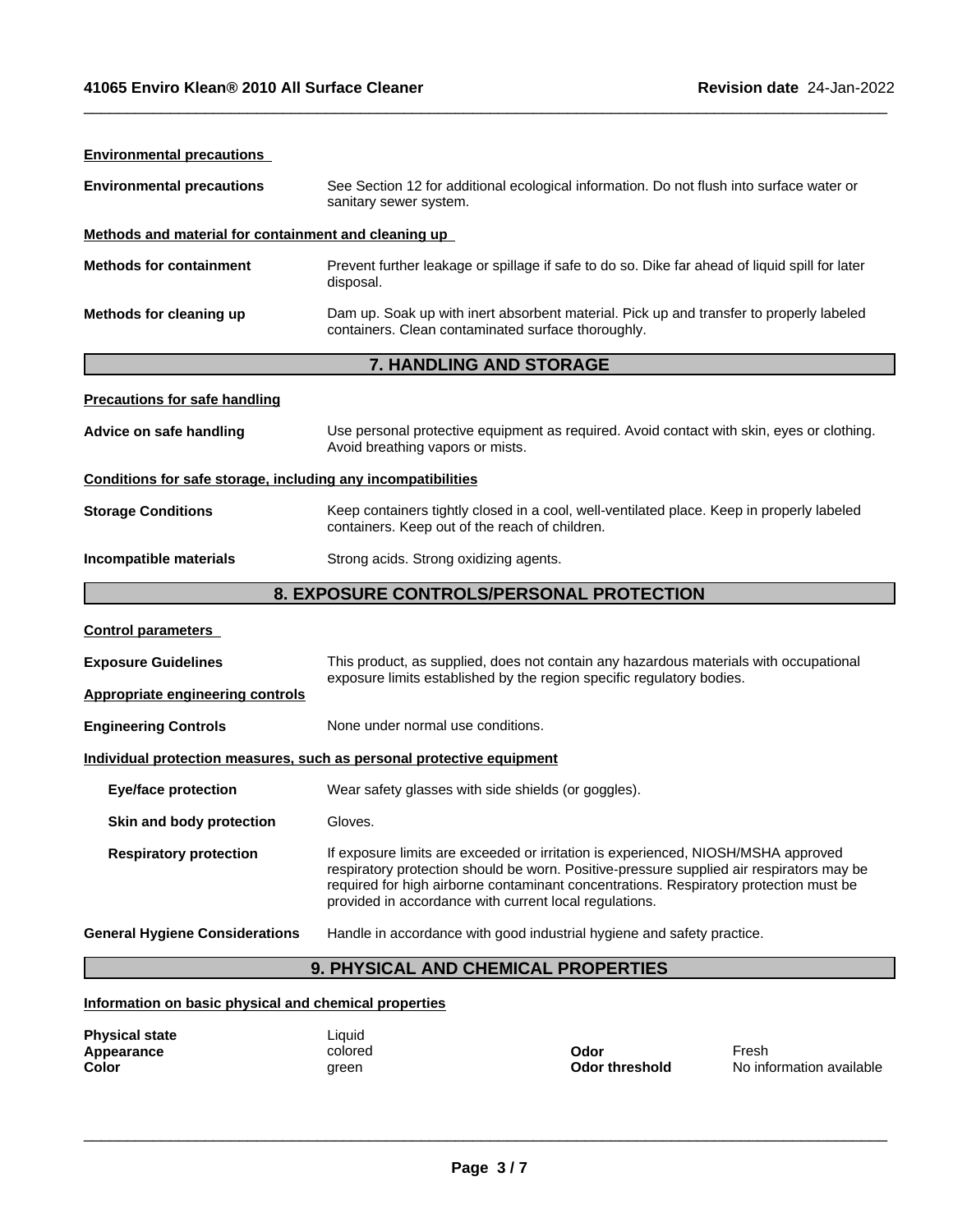| <b>Property</b>                   | <b>Values</b>            | Remarks • Method   |
|-----------------------------------|--------------------------|--------------------|
| рH                                | 10.5                     |                    |
| Melting point / freezing point °F | 0 °C / 32 °F             |                    |
| Boiling point / boiling range     | No information available |                    |
| <b>Flash point</b>                | > 100 °C / > 212 °F      | <b>ASTM D 3278</b> |
| <b>Evaporation rate</b>           | No information available |                    |
| Flammability (solid, gas)         | No information available |                    |
| <b>Flammability Limit in Air</b>  |                          |                    |
| Upper flammability limit:         | No information available |                    |
| Lower flammability limit:         | No information available |                    |
| Vapor pressure                    | No information available |                    |
| Vapor density                     | No information available |                    |
| <b>Specific gravity</b>           | 1.07                     |                    |
| <b>Water solubility</b>           | completely soluble       |                    |
| Solubility in other solvents      | No information available |                    |
| <b>Partition coefficient</b>      | No information available |                    |
| <b>Autoignition temperature</b>   | No information available |                    |
| <b>Decomposition temperature</b>  | No information available |                    |
| <b>Kinematic viscosity</b>        | No information available |                    |
| <b>Dynamic viscosity</b>          | No information available |                    |

# **10. STABILITY AND REACTIVITY**

 $\_$  ,  $\_$  ,  $\_$  ,  $\_$  ,  $\_$  ,  $\_$  ,  $\_$  ,  $\_$  ,  $\_$  ,  $\_$  ,  $\_$  ,  $\_$  ,  $\_$  ,  $\_$  ,  $\_$  ,  $\_$  ,  $\_$  ,  $\_$  ,  $\_$  ,  $\_$  ,  $\_$  ,  $\_$  ,  $\_$  ,  $\_$  ,  $\_$  ,  $\_$  ,  $\_$  ,  $\_$  ,  $\_$  ,  $\_$  ,  $\_$  ,  $\_$  ,  $\_$  ,  $\_$  ,  $\_$  ,  $\_$  ,  $\_$  ,

# **Reactivity**

No data available

## **Chemical stability**

Stable under recommended storage conditions.

#### **Possibility of hazardous reactions**

None under normal processing.

# **Conditions to avoid**

None known based on information supplied.

## **Incompatible materials**

Strong acids. Strong oxidizing agents.

## **Hazardous decomposition products**

Carbon monoxide. Unidentified organic compounds.

# **11. TOXICOLOGICAL INFORMATION**

# **Information on likely routes of exposure**

| <b>Product Information</b> | Avoid contact with skin, eyes and inhalation of vapors |
|----------------------------|--------------------------------------------------------|
| <b>Inhalation</b>          | Avoid breathing vapors or mists.                       |
| Eye contact                | Avoid contact with eyes. Causes eye irritation.        |
| <b>Skin Contact</b>        | Avoid contact with skin.                               |
| Ingestion                  | Do not taste or swallow.                               |

#### **Component Information**

| <b>Chemical name</b>        | LD50/Oral                                        | <b>D50/Dermal</b> . | <b>Inhalation LC50</b> |
|-----------------------------|--------------------------------------------------|---------------------|------------------------|
| Water                       | Rat<br>$\sim$<br>$\frac{1}{2}$<br>′) mL/ku<br>◡◡ |                     |                        |
| 7700<br>$.40 -$<br>732-18-5 |                                                  |                     |                        |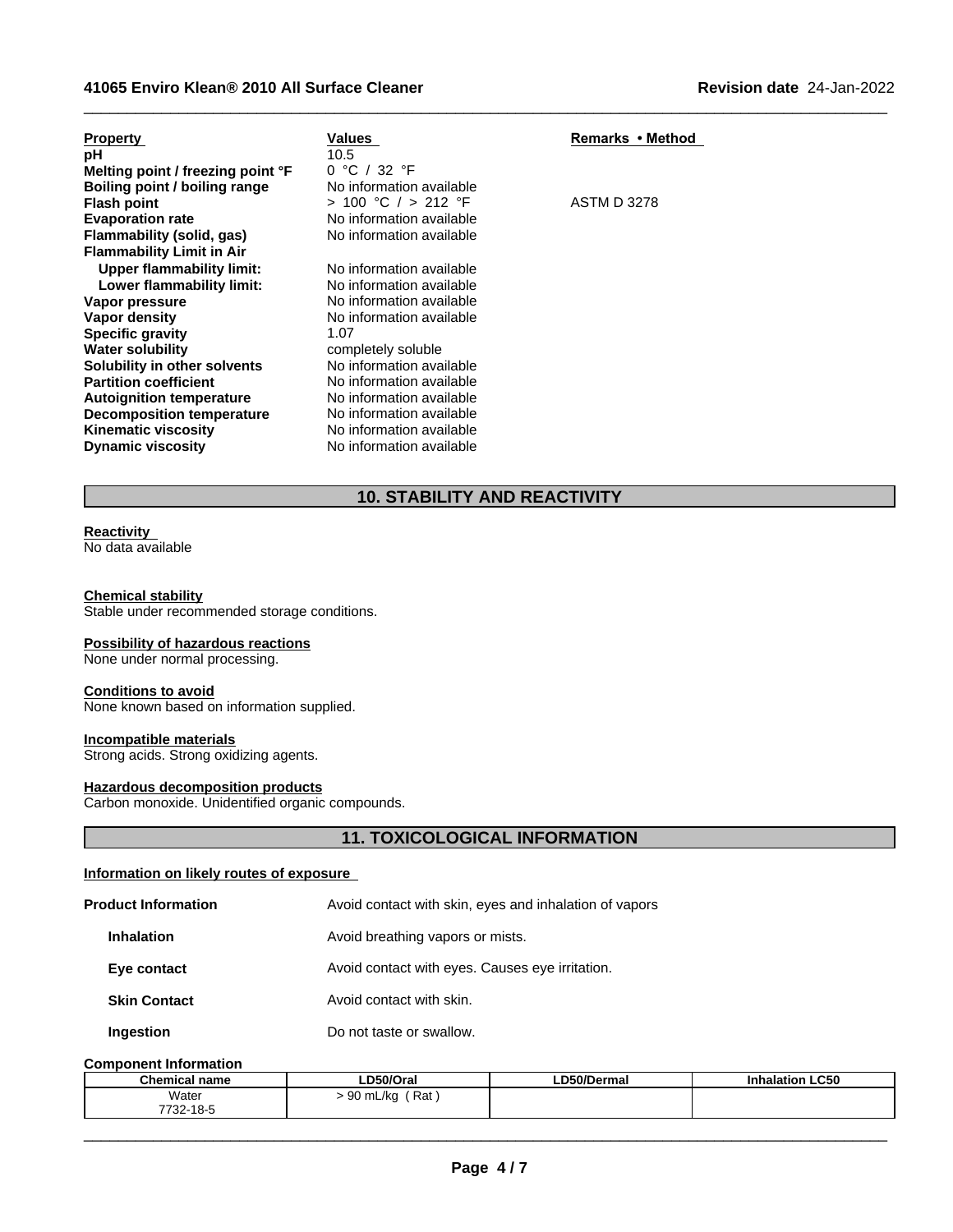#### **<u>Symptoms related to the physical, chemical and toxicological characteristics</u>**

**Symptoms** Causes eye irritation.

#### **Delayed and immediate effects as well as chronic effects from short and long-term exposure**

| Sensitization                   | No information available.                                                                                 |
|---------------------------------|-----------------------------------------------------------------------------------------------------------|
| Germ cell mutagenicity          | No information available.                                                                                 |
| Carcinogenicity                 | This product does not contain any carcinogens or potential carcinogens as listed by OSHA,<br>IARC or NTP. |
| <b>Reproductive toxicity</b>    | No information available.                                                                                 |
| <b>STOT - single exposure</b>   | No information available.                                                                                 |
| <b>STOT - repeated exposure</b> | No information available.                                                                                 |
| Aspiration hazard               | No information available.                                                                                 |

 $\_$  ,  $\_$  ,  $\_$  ,  $\_$  ,  $\_$  ,  $\_$  ,  $\_$  ,  $\_$  ,  $\_$  ,  $\_$  ,  $\_$  ,  $\_$  ,  $\_$  ,  $\_$  ,  $\_$  ,  $\_$  ,  $\_$  ,  $\_$  ,  $\_$  ,  $\_$  ,  $\_$  ,  $\_$  ,  $\_$  ,  $\_$  ,  $\_$  ,  $\_$  ,  $\_$  ,  $\_$  ,  $\_$  ,  $\_$  ,  $\_$  ,  $\_$  ,  $\_$  ,  $\_$  ,  $\_$  ,  $\_$  ,  $\_$  ,

#### **Numerical measures of toxicity - Product Information**

**Unknown acute toxicity**

**The following values are calculated based on chapter 3.1 of the GHS document** .

| ATEmix (oral)   | 25332 mg/kg      |
|-----------------|------------------|
| ATEmix (dermal) | 27724 mg/kg mg/l |

# **12. ECOLOGICAL INFORMATION**

# **Ecotoxicity**

| <b>Chemical name</b>      | Algae/aguatic plants     | Fish                         | Toxicitv to<br>microorganisms | Crustacea |
|---------------------------|--------------------------|------------------------------|-------------------------------|-----------|
| Trisodium Dicarboxymethyl | $\overline{\phantom{a}}$ | 110: 96 h Danio rerio mg/L I |                               |           |
| Alaninate                 |                          | LC50 static                  |                               |           |
| 164462-16-2               |                          |                              |                               |           |

#### **Persistence and degradability**

No information available.

#### **Bioaccumulation**

No information available.

**Other adverse effects** No information available

# **13. DISPOSAL CONSIDERATIONS**

| Waste treatment methods   |                                                                                                        |
|---------------------------|--------------------------------------------------------------------------------------------------------|
| <b>Disposal of wastes</b> | Disposal should be in accordance with applicable regional, national and local laws and<br>regulations. |
| Contaminated packaging    | Do not reuse container.                                                                                |

# **14. TRANSPORT INFORMATION**

|--|

Not Regulated for all modes of transportation.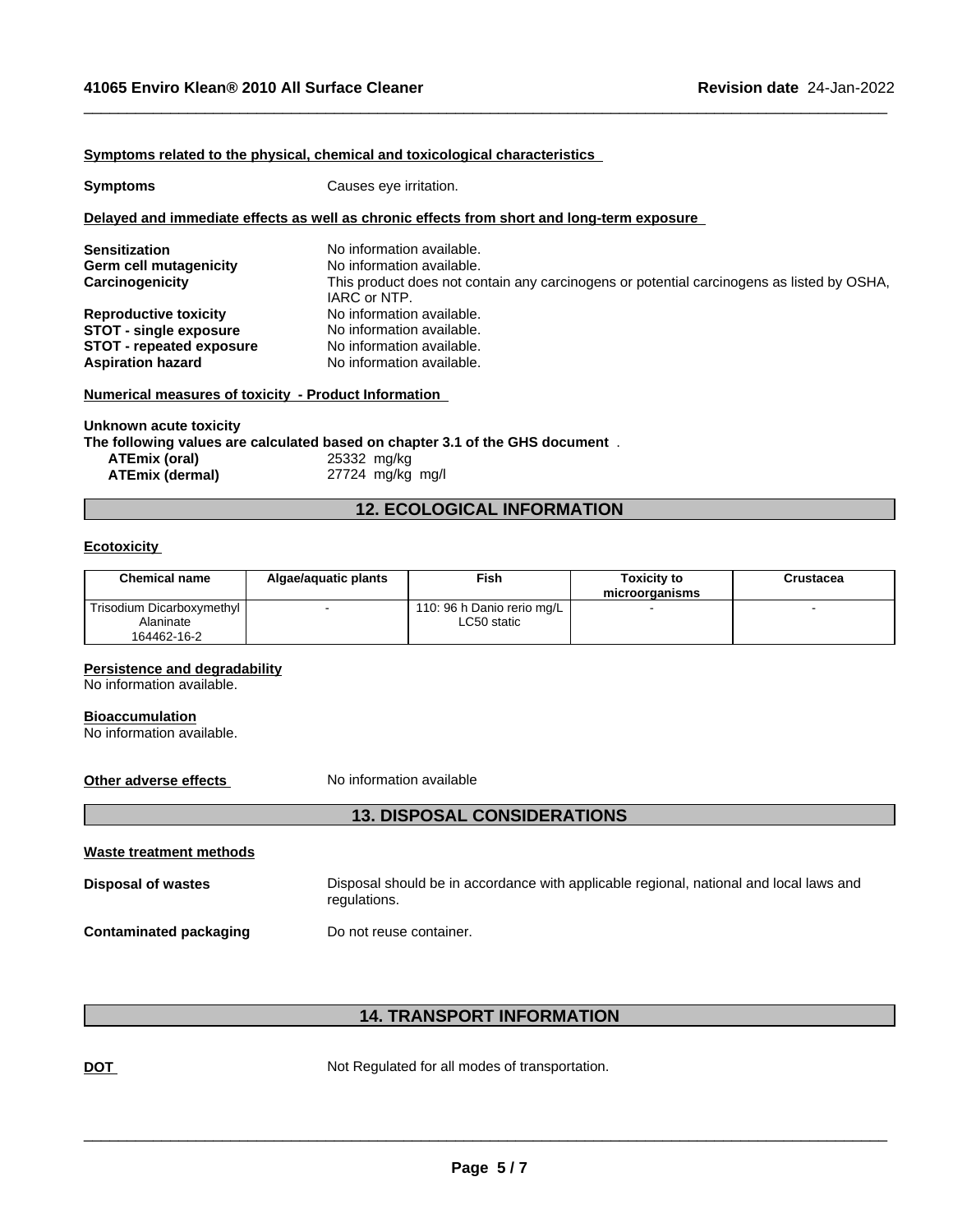# **15. REGULATORY INFORMATION**

 $\_$  ,  $\_$  ,  $\_$  ,  $\_$  ,  $\_$  ,  $\_$  ,  $\_$  ,  $\_$  ,  $\_$  ,  $\_$  ,  $\_$  ,  $\_$  ,  $\_$  ,  $\_$  ,  $\_$  ,  $\_$  ,  $\_$  ,  $\_$  ,  $\_$  ,  $\_$  ,  $\_$  ,  $\_$  ,  $\_$  ,  $\_$  ,  $\_$  ,  $\_$  ,  $\_$  ,  $\_$  ,  $\_$  ,  $\_$  ,  $\_$  ,  $\_$  ,  $\_$  ,  $\_$  ,  $\_$  ,  $\_$  ,  $\_$  ,

# **International Inventories TSCA** Complies<br> **DSL/NDSL** Complies **DSL/NDSL**

# **Legend:**

 *TSCA - United States Toxic Substances Control Act Section 8(b) Inventory DSL/NDSL - Canadian Domestic Substances List/Non-Domestic Substances List*

## **US Federal Regulations**

# **SARA 313**

Section 313 of Title III of the Superfund Amendments and Reauthorization Act of 1986 (SARA). This product does not contain any chemicals which are subject to the reporting requirements of the Act and Title 40 of the Code of Federal Regulations, Part 372

# **SARA 311/312 Hazard Categories**

| Acute health hazard               | Yes |  |
|-----------------------------------|-----|--|
| Chronic Health Hazard             | No. |  |
| Fire hazard                       | N٥  |  |
| Sudden release of pressure hazard | No. |  |
| <b>Reactive Hazard</b>            | No. |  |

## **CWA** (Clean Water Act)

This product does not contain any substances regulated as pollutants pursuant to the Clean Water Act (40 CFR 122.21 and 40 CFR 122.42)

## **CERCLA**

This material, as supplied, does not contain any substances regulated as hazardous substances under the Comprehensive Environmental Response Compensation and Liability Act (CERCLA) (40 CFR 302) or the Superfund Amendments and Reauthorization Act (SARA) (40 CFR 355). There may be specific reporting requirements at the local, regional, or state level pertaining to releases of this material

## **US State Regulations**

#### **California Proposition 65**

This product does not contain any Proposition 65 chemicals

### **U.S. State Right-to-Know Regulations**

| <b>Chemical name</b>                                                                                                    |                                                            | New Jersey                   | <b>Massachusetts</b> | Pennsylvania<br>X                            |
|-------------------------------------------------------------------------------------------------------------------------|------------------------------------------------------------|------------------------------|----------------------|----------------------------------------------|
| Sodium Hydroxide<br>1310-73-2                                                                                           |                                                            | X                            | X                    |                                              |
|                                                                                                                         |                                                            | <b>16. OTHER INFORMATION</b> |                      |                                              |
| <b>NFPA</b>                                                                                                             | <b>Health hazards 1</b>                                    | <b>Flammability 1</b>        | Instability 0        | <b>Physical and chemical</b><br>properties - |
| <b>HMIS</b>                                                                                                             | <b>Health hazards 1</b>                                    | Flammability 1               | Physical hazards 0   | Personal protection X                        |
| <b>Prepared By</b><br><b>Issuing Date</b><br><b>Revision date</b><br><b>Revision Note</b><br>SDS sections updated<br>38 | <b>Regulatory Department</b><br>18-Nov-2014<br>24-Jan-2022 |                              |                      |                                              |